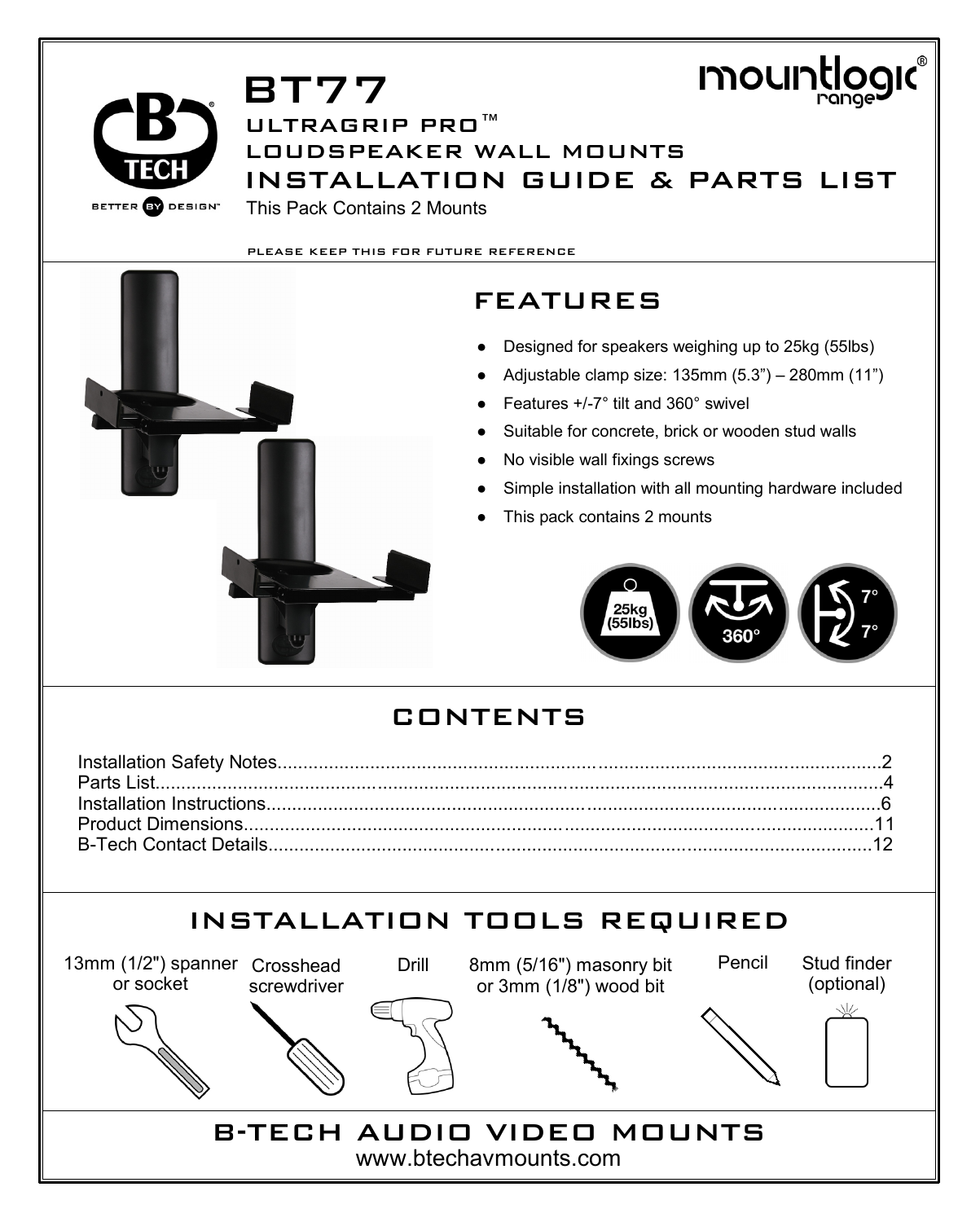### INSTALLATION SAFETY INSTRUCTIONS

### **CAUTION: This wall mount is intended for use only with the maximum weights indicated. Use with speakers heavier than the maximum indicated may result in instability causing possible injury.**

Do not attempt to install this product until all instructions and warnings have been read and properly understood. Please keep these instructions for future reference.

B-Tech International Limited, its distributors and dealers are not liable or responsible for damage or injury caused by improper installation, improper use or failure to observe these safety instructions. In such cases, all guarantees will expire.

#### **General**

B-Tech International Ltd recommends that a professional AV installer or other suitably qualified person install this product. Great care must always be taken during installation as most AV equipment is of a fragile nature, possibly heavy and easily damaged if dropped.

If you do not fully understand the instructions or are not sure how to install this product safely, then please consult a professional for advice and/or to install this product for you. Failure to mount this product correctly may cause serious injury or death both during installation and at any time thereafter. Do not mount any AV equipment that exceeds the specific weight limit of the product you are installing. This weight limit will be clearly stated on each product and its packaging and will vary from product to product.

Flat screen must be fixed to the articulating arm before mounting arm onto wall mount.

#### **Product location**

Please pay careful attention to where this product is located. Some walls are not suitable for installation.

If located in a public or frequently populated area ensure that the product is out of the immediate reach of people. If any AV equipment is to be suspended over the likely path or location of people then great care should be taken to secure all parts of the installation from falling.

If you install this product on drywall it must be securely fixed to a wooden stud, concrete block or other permanent structure behind the drywall board. Installing on drywall boards alone will not support the weight of most AV equipment.

When drilling holes in walls it is essential to avoid contact with electrical cables and water or gas pipes contained within. Use of a good quality live wire detector and hidden object locator is therefore recommended. Only drill into structures when you are sure it is safe to do so.

#### **Fixing hardware**

It is highly recommended that all wall fixing screws be used where supplied and that the purpose of all other fixing hardware is fully understood. In some cases more AV equipment fixing hardware will be supplied to accommodate different models of equipment and set up configurations.

The installer must be satisfied that any supplied fixing hardware is suitable for each specific installation. If any fixing screws or included hardware are deemed not sufficient for a safe installation then please consult a professional or your local hardware store.

#### **Hazard limitation**

When routing cables take advantage of any built in cable management features that the product might provide and ensure that all cables are tidy and secure. Check to see that any moving aspect of the product can do so unhindered by any cabling.

Some products have moving parts and the potential to cause injury through the crushing or trapping of fingers or other body parts.

Particular attention to the nature of moving parts is required especially when assembling installing and adjusting during set up.

Immediately after installations double-check that the work done is safe and secure. Double-check all necessary fixings are present and are of ample tightness.

It is recommended that periodic inspections of the product and its fixing points are made as frequently as possible to ensure that safety is maintained. If in doubt consult a professional AV installer or other suitably qualified person.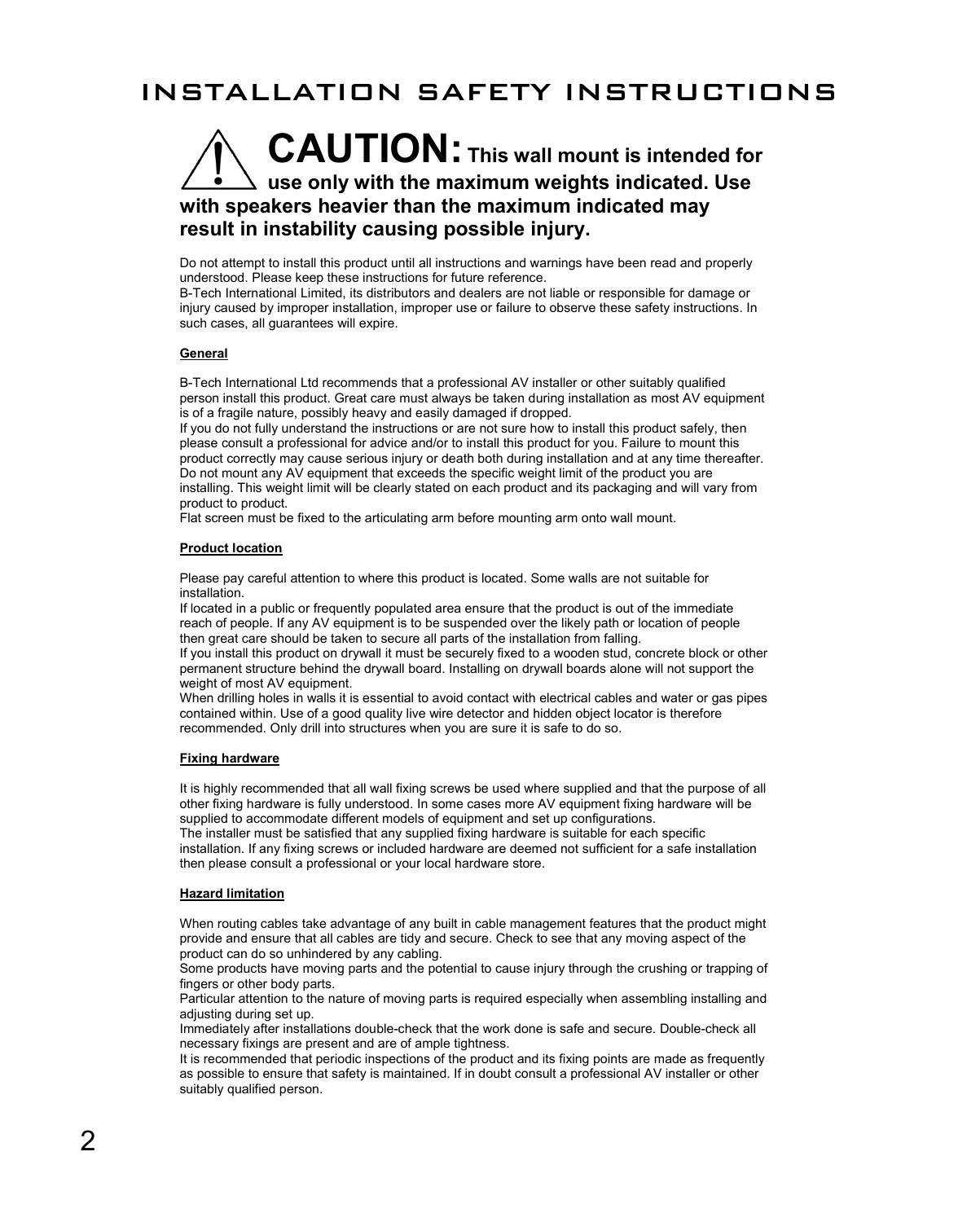#### $CS$

Společnost B-Tech International Ltd. doporučuje provést instalaci tohoto produktu prostřednictvím odborného instalátora AV či jinak způsobilé osoby. Společnost B-Tech International Ltd, její distributoři a prodejci nenesou odpovědnost za škody nebo zranění způsobená nevhodnou instalací. Tento výrobek je nutno umístit do vhodné konstrukce a používat jen po uvedenou maximální výšku.

#### DE

B-Tech International Ltd. empfiehlt, dass dieses Produkt durch einen qualifizierten AV-Techniker oder eine andere Person mit geeigneter Qualifikation installiert wird. B-Tech International Ltd, ihre Distributoren und Händler können nicht für durch fehlerhafte Montage verursachte Beschädigung oder Verletzung haftbar bzw. verantwortlich gemacht werden. Dieses Produkt muss auf eine geeignetem Untergrund montiert werden und darf nur bis zum angegebenen Höchstgewicht verwendet werden.

#### ES

B-Tech International Ltd. recomienda que un instalador de audio y video profesional u otra persona debidamente cualificada instalen este producto. B-Tech International Ltd, sus distribuidores y concesionarios no se hacen cargo ni se responsabilizan de ningún daño o lesión provocados por una instalación inapropiada. Este producto se debe montar en una estructura adecuada y se debe utilizar soportando solamente hasta el peso máximo indicado.

#### FR

B-Tech International Ltd. recommande de confier l'installation de ce produit à un installateur AV professionnel ou à une autre personne dûment qualifiée. B-Tech International Ltd, ses distributeurs et ses revendeurs ne sauraient être tenus responsables de tout dégât ou de toute blessure résultant d'une installation incorrecte. Ce produit doit être monté sur un support approprié et utilisé dans la limite du poids maximum indiqué.

#### IT

B-Tech International Ltd. consiglia di affidare l'installazione di questo prodotto a un installatore specializzato o ad altra persona adeguatamente qualificata. B-Tech International Ltd, i suoi distributori e rivenditori non accettano alcuna responsabilità nei riguardi di eventuali danni o infortuni causati da un'errata installazione. Questo prodotto deve essere fissato a una struttura idonea e utilizzato unicamente sino al peso massimo indicato.

#### NL

B-Tech International Ltd. adviseert om dit product te laten installeren door een professionele AV-installateur of andere hiervoor gekwalificeerde persoon. B-Tech International Ltd, haar distributeurs en dealers zijn niet aansprakelijk of verantwoordelijk voor schade of letsel die is veroorzaakt door onoordeelkundige installatie. Dit product moet worden gemonteerd aan een geschikte constructie, waarbij het aangegeven maximum gewicht niet mag worden overschreden.

#### PL

Firma B-Tech International Ltd. zaleca, aby ten produkt był instalowany przez profesjonalnych instalatorów AV lub inny odpowiednio przeszkolony personel. Firma B-Tech International Ltd, jej dystrybutorzy i dealerzy nie ponoszą odpowiedzialności za uszkodzenia lub obrażenia ciała powstałe w wyniku nieprawidłowej instalacji. Niniejszy produkt musi być zamontowany na odpowiedniej powierzchni, a podczas użytkowania nie wolno przekraczać podanego maksymalnego obciążenia.

#### PT

A B-Tech International Ltd. recomenda que a instalação deste produto seja efectuada por um instalador de AV profissional ou outra pessoa devidamente habilitada. A B-Tech International Ltd. e os seus distribuidores e concessionários não são responsáveis por danos ou lesões causados por uma instalação incorrecta. Este produto tem de ser montado numa estrutura adequada e utilizado somente até ao peso máximo indicado.

#### RU

Компания B-Tech International Ltd. рекомендует, чтобы установка данного изделия производилась инженером по установке аудио-видеотехники или другим специалистом с соответствующей квалификацией. Компания B-Tech International Ltd., ее дистрибьюторы и дилеры не несут ответственности за повреждения или травмы, полученные в результате неправильной установки. Данное изделие должно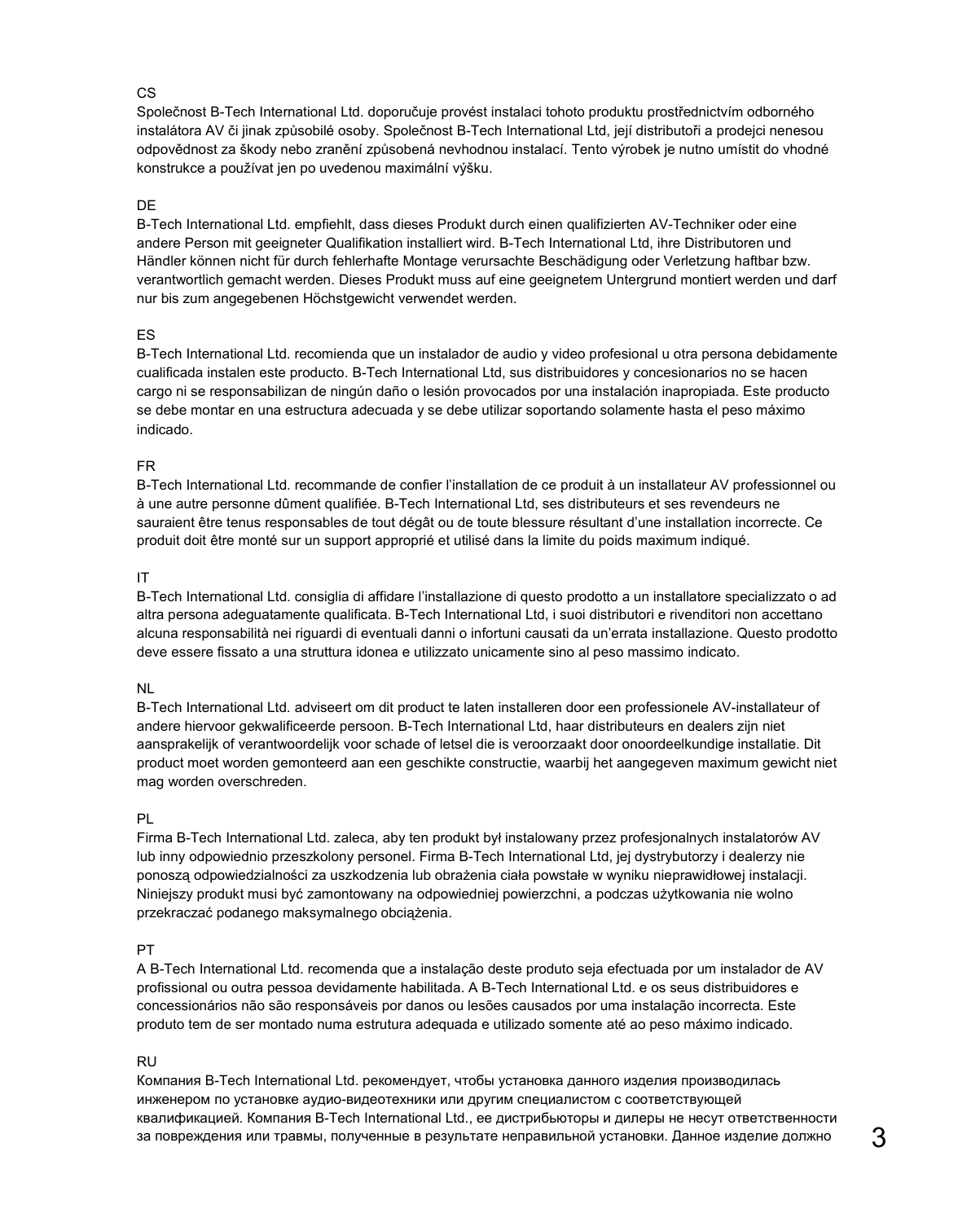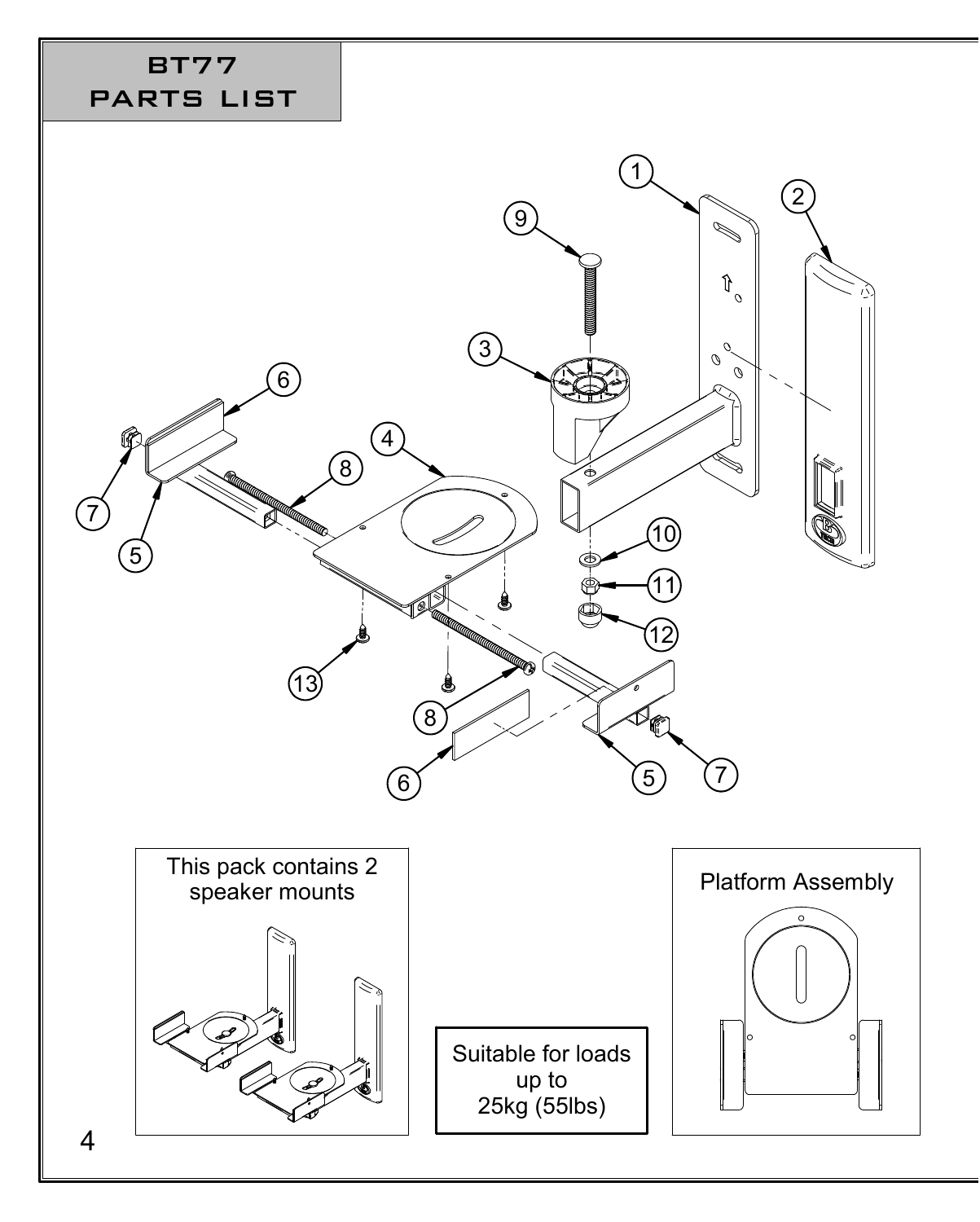| <b>REF</b>        | <b>PART NAME</b>              | QTY                     |
|-------------------|-------------------------------|-------------------------|
| 1                 | <b>WALL BRACKET</b>           | 2                       |
| 2                 | <b>WALL BRACKET COVER</b>     | $\overline{2}$          |
| 3                 | TILTING END CAP               | $\overline{2}$          |
| 4                 | <b>SPEAKER PLATFORM</b>       | $\overline{2}$          |
| 5                 | <b>ADJUSTMENT CLAMP</b>       | 4                       |
| 6                 | "ULTRAGRIP PRO" FOAM PAD      | $\overline{\mathbf{4}}$ |
| $\overline{7}$    | <b>PLASTIC END PLUG</b>       | 4                       |
| 8                 | M6 x 100mm SCREW              | $\overline{\mathbf{4}}$ |
| 9                 | M8 x 65mm SCREW               | $\overline{2}$          |
| 10                | <b>M8 STEEL WASHER</b>        | $\overline{2}$          |
| 11                | <b>M8 NYLOC NUT</b>           | $\overline{2}$          |
| 12                | NUT COVER (FOR PART 11)       | $\overline{2}$          |
| 13                | M4 x 12mm WOOD SCREW          | 6                       |
| <b>FIXING KIT</b> |                               |                         |
| A <sub>1</sub>    | M4.8 x 32mm WOOD SCREW        | 8                       |
| A2                | M6 STEEL WASHER (FOR PART A1) | 8                       |
| A <sub>3</sub>    | No. 8 WALL PLUG (FOR PART A1) | 8                       |



PLEASE KEEP THIS FOR FUTURE REFERENCE  $5$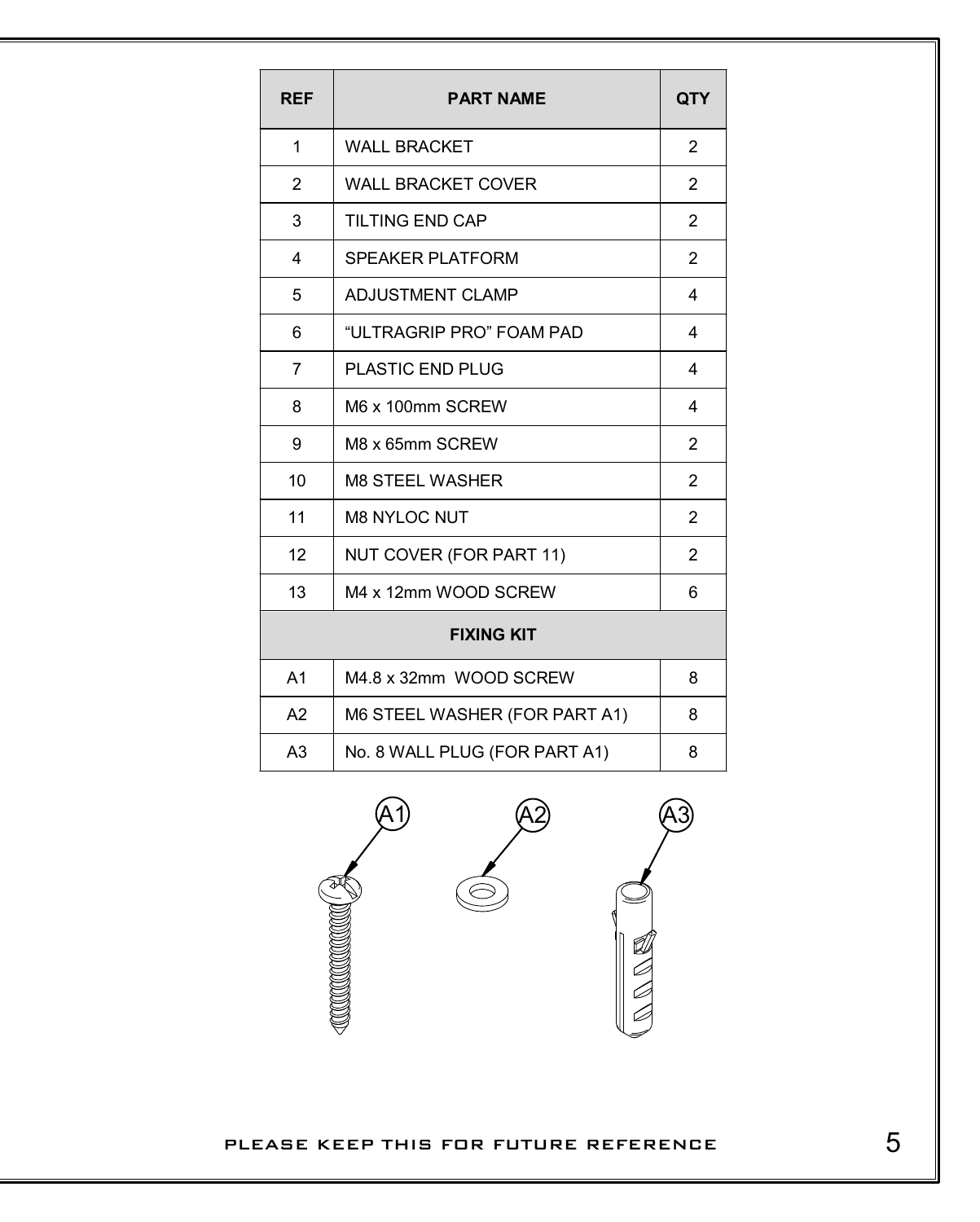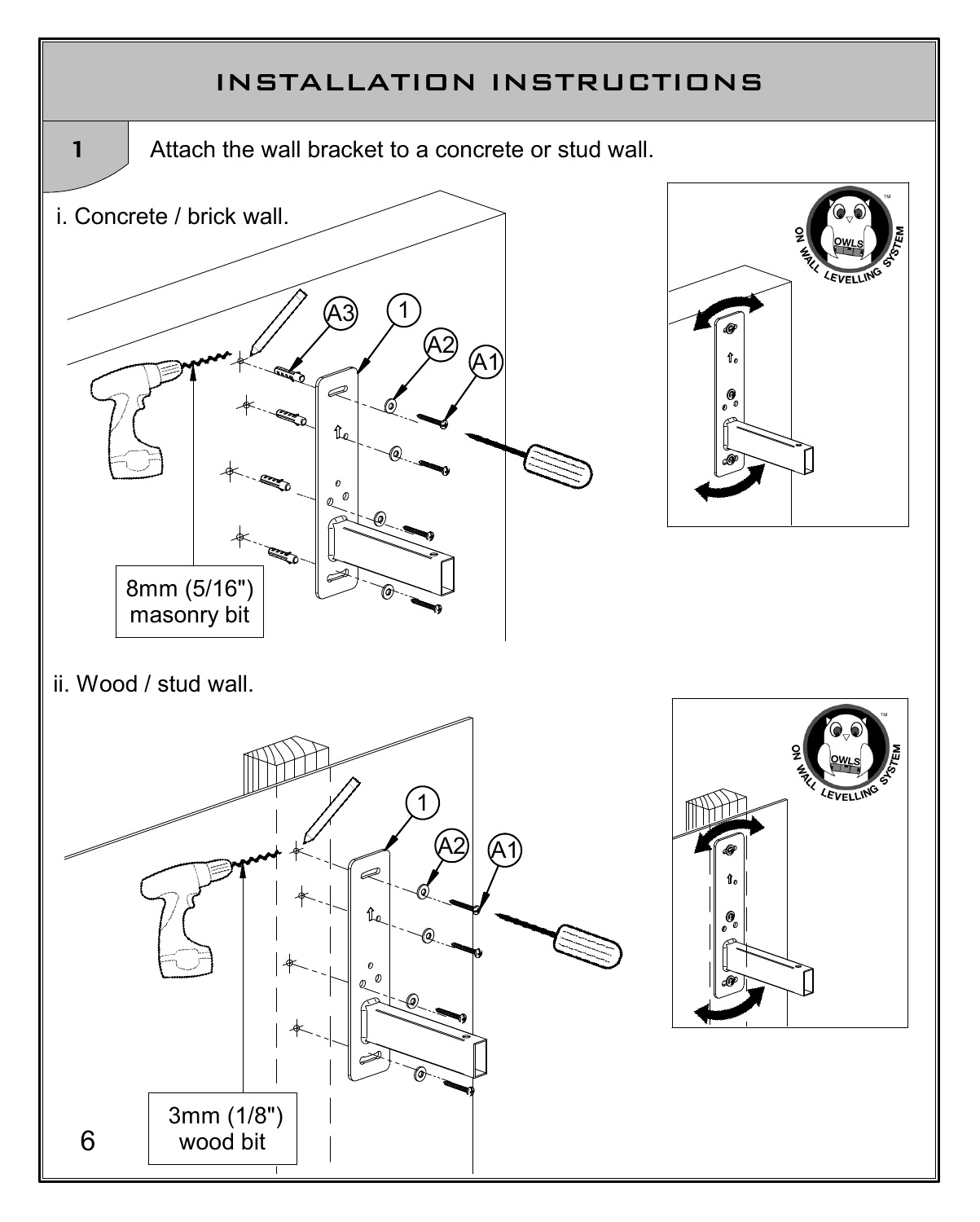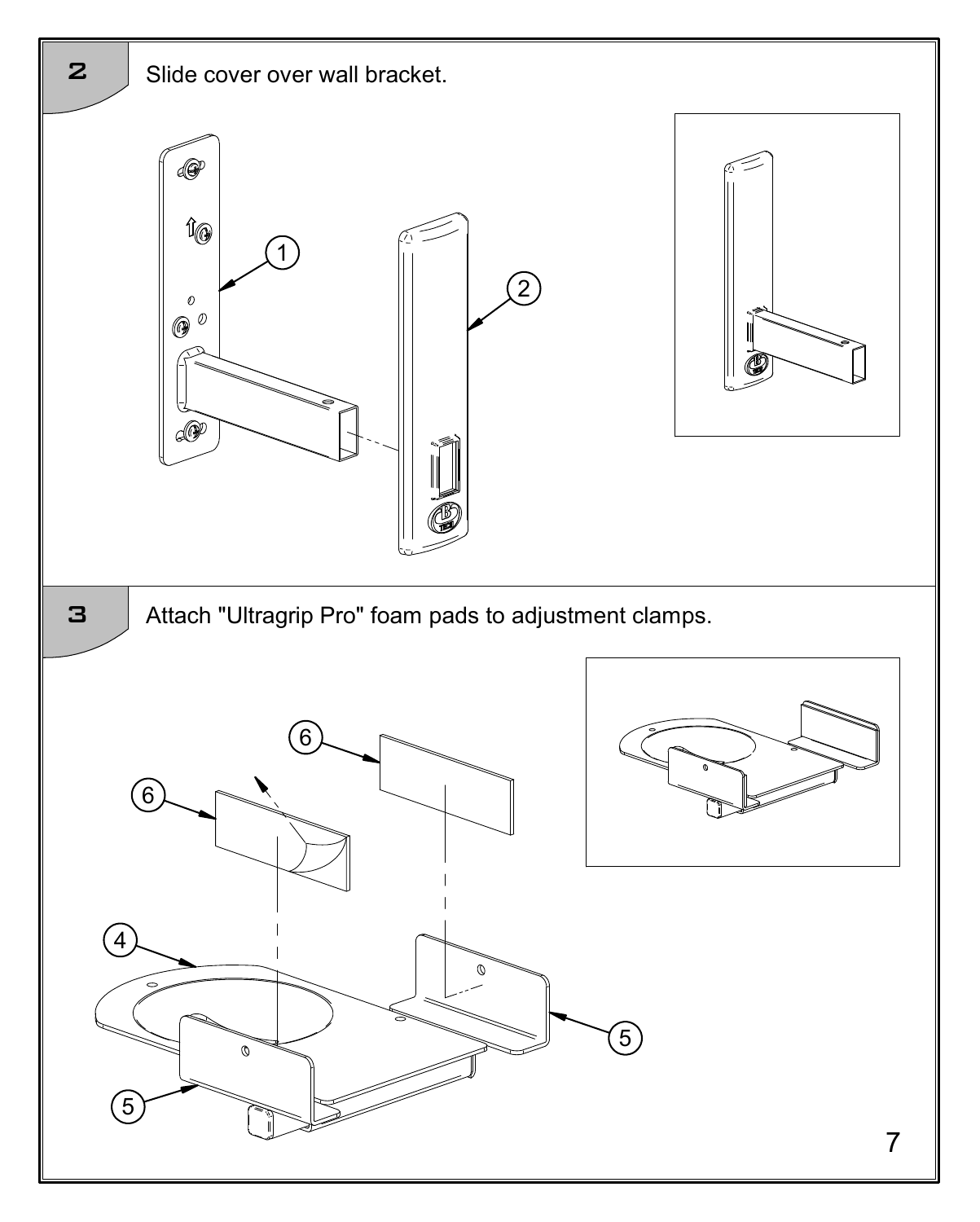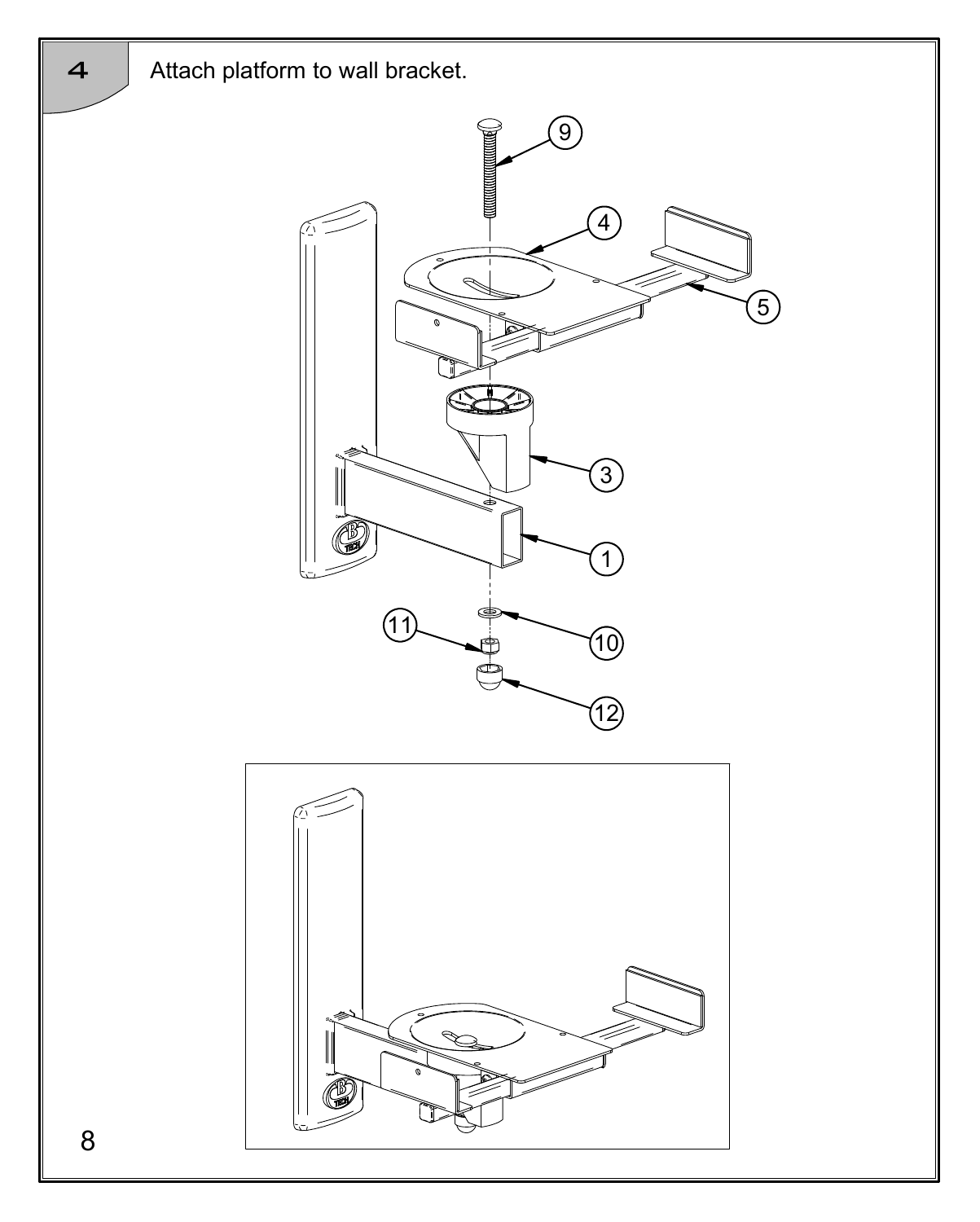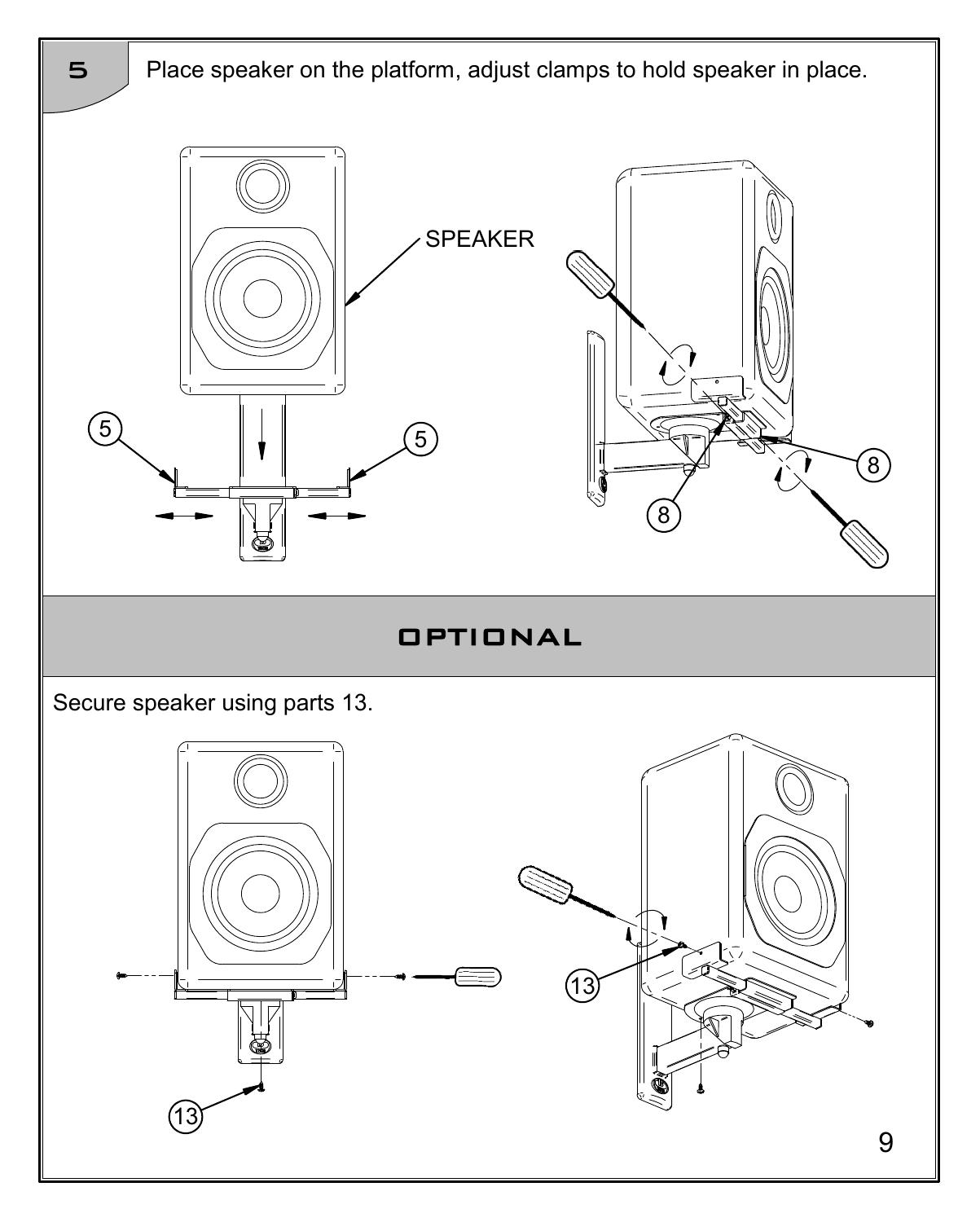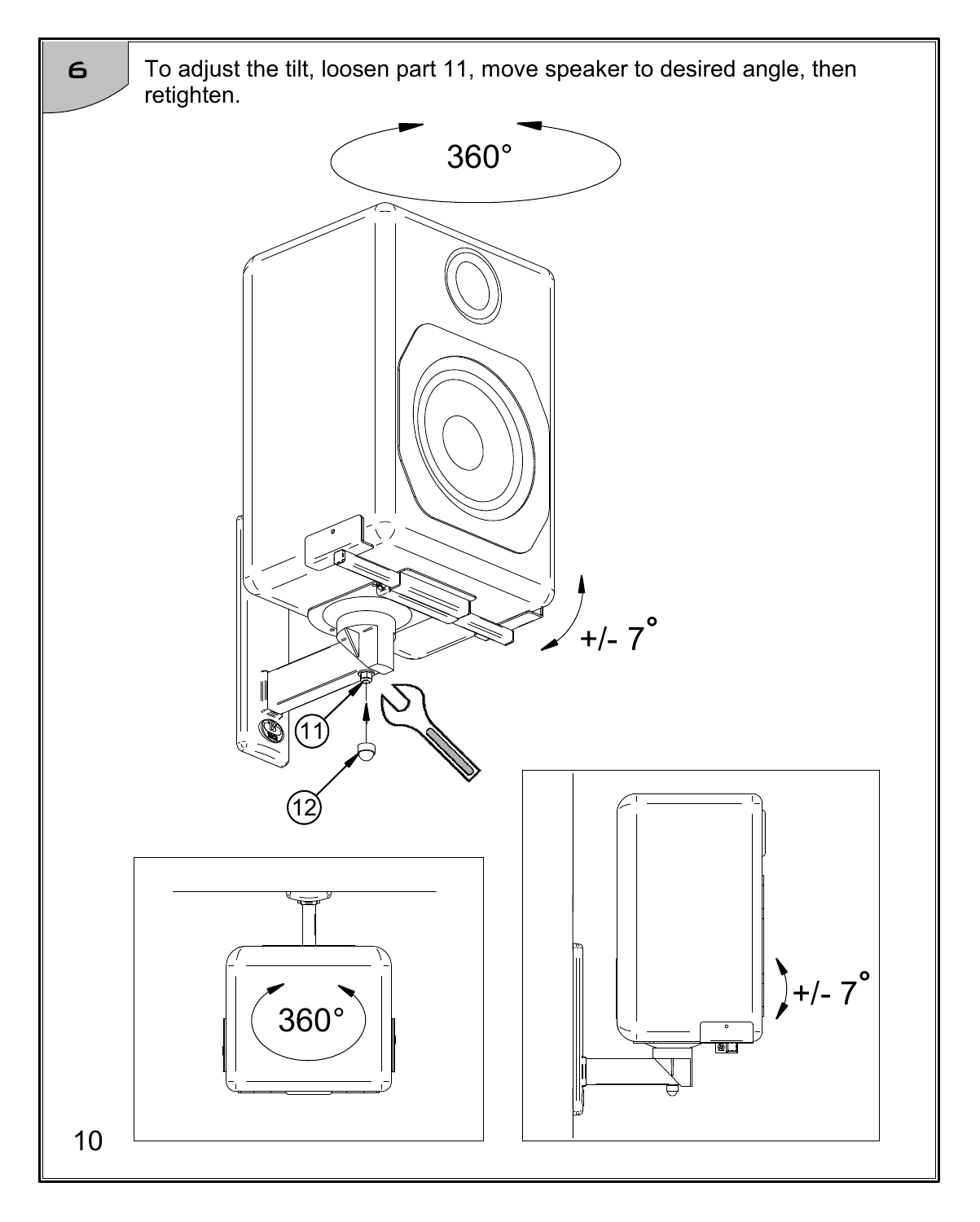